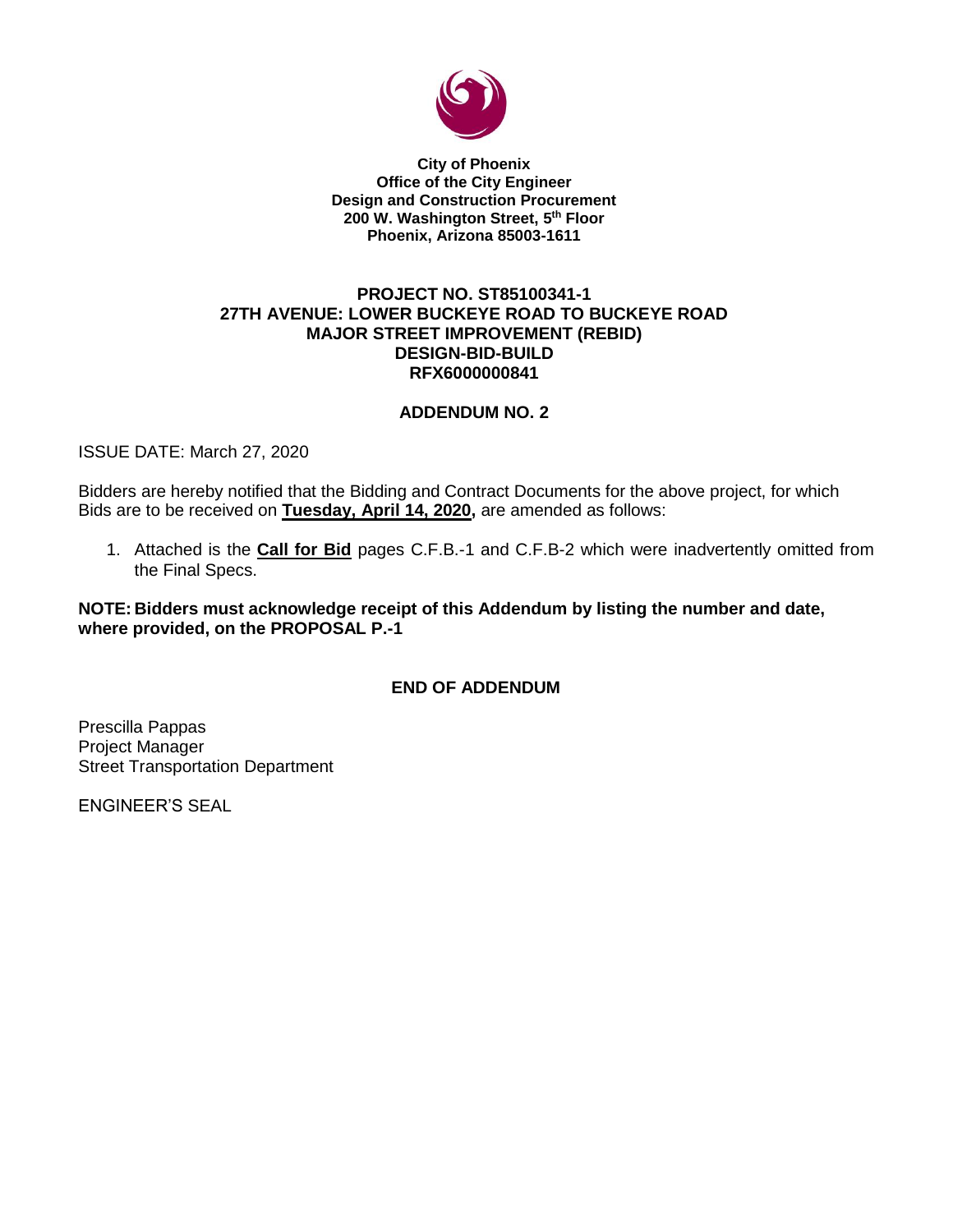# CALL FOR BIDS

# **CITY OF PHOENIX STREET TRANSPORTATION DEPARTMENT 27TH AVENUE ROADWAY IMPROVEMENTS LOWER BUCKEYE ROAD TO BUCKEYE ROAD - RE-BID DESIGN-BID-BUILD**

### **PROJECT NO. ST85100341**

# **PROCUREPHX PRODUCT CATEGORY CODE 912000000 RFx 6000000841**

### **BIDS WILL BE DUE: TUESDAY, APRIL 14, 2020 AT 2:00 P.M. ON 5TH FLOOR, ROOM 5 WEST IN BID BOX**

# **BIDS WILL BE READ: TUESDAY, APRIL 14, 2020 AT 2:00 P.M. ON 5 TH FLOOR, ROOM 5 WEST PHOENIX CITY HALL 200 W. WASHINGTON STREET PHOENIX, AZ 85003-1611 \*All times are local Phoenix time**

#### **SCOPE OF WORK**

The City of Phoenix is seeking a qualified contractor to provide construction services for the project listed below.

The work includes road widening improvements on 27th Avenue from Lower Buckeye Road to Buckeye Road, removals, grading, asphalt concrete paving, portland cement concrete paving, concrete curb and gutter, concrete sidewalk, concrete sidewalk ramps, concrete driveways, concrete bus shelter/accessory pads, decomposed granite, catch basins, storm drain connector pipes, SRP irrigation pipes, private irrigation pipes, traffic signals, street lighting, manhole adjustments, water valve adjustments, mailbox relocations, traffic control devices, fencing (both new and relocations), relocation of fire hydrants/water meters, and coordination with utility owners for relocations.

A Small Business Enterprise goal of 18% has been established for this project.

#### **PRE-BID MEETING**

A pre-bid meeting will be held on Friday, March 27, 2020, at 2:00 p.m., at 1034 E. Madison Street, Phoenix, AZ 85034, DCM Gecko Conference Room. At this meeting, staff will discuss the scope of work, general contract issues and respond to questions from the attendees. As City staff will not be available to respond to individual inquiries regarding the project scope outside of this pre-bid meeting, it is strongly recommended that interested firms send a representative to the pre-bid meeting.

#### **REQUEST FOR BID PACKET**

On Thursday, March 19, 2020, the bid packet may be downloaded from the City of Phoenix's eProcurement site at:

<https://eprocurement.phoenix.gov/irj/portal>

C.F.B.-1